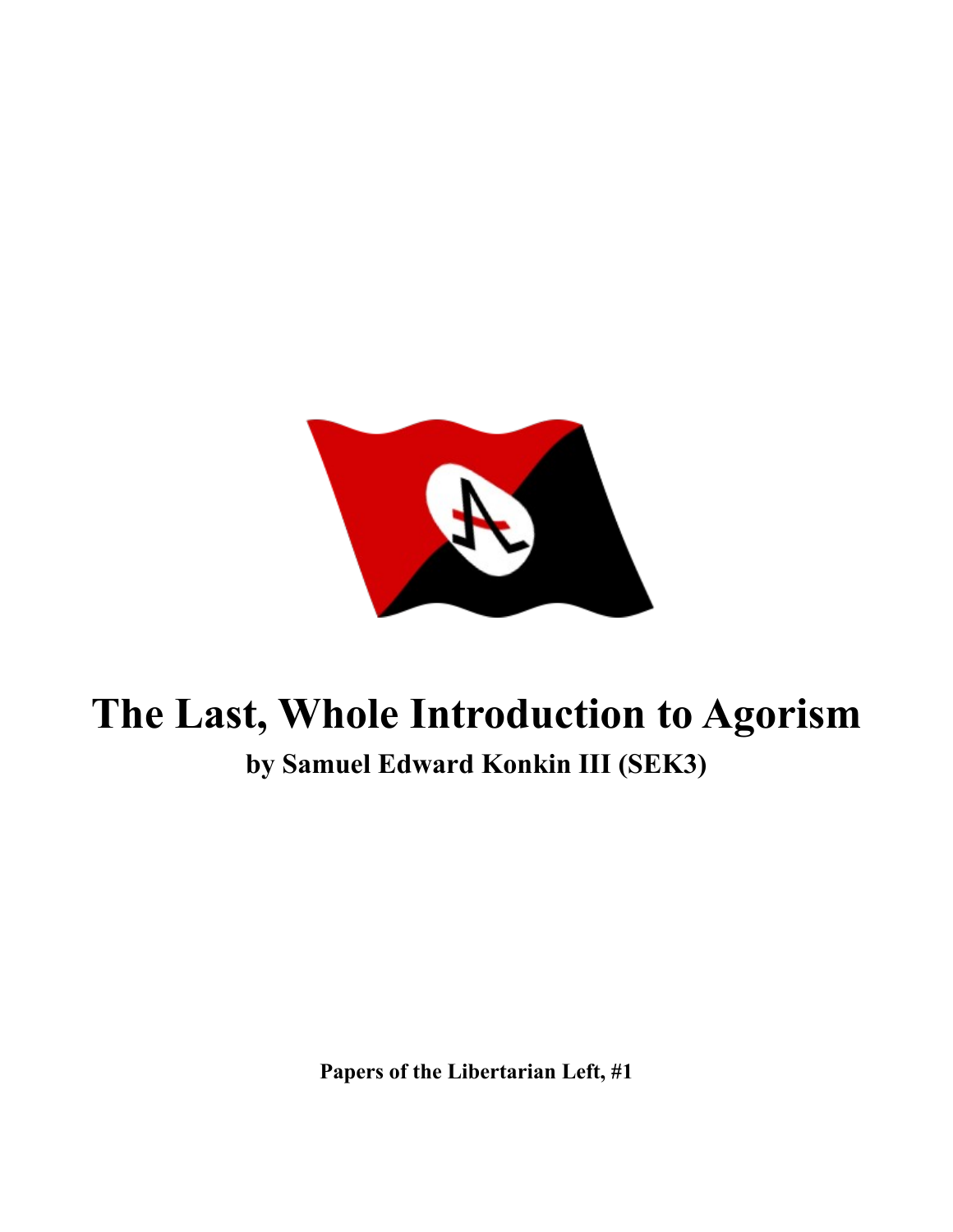Papers of the Libertarian Left (PALL)is a series of writings by members of the Alliance (ALL). The Alliance of the Libertarian Left is a multi-tendency coalition of mutualists, agorists, voluntaryists, geolibertarians, left-Rothbardians, green libertarians, dialectical anarchists, radical minarchists, and others on the libertarian left, united by an opposition to statism and militarism, to cultural intolerance (including sexism, racism, and homophobia), and to the prevailing corporatist capitalism falsely called a free market; as well as by an emphasis on education, direct action, and building alternative institutions, rather than on electoral politics, as our chief strategy for achieving liberation. More information is available at [http://www.all-left.net.](http://www.all-left.net/)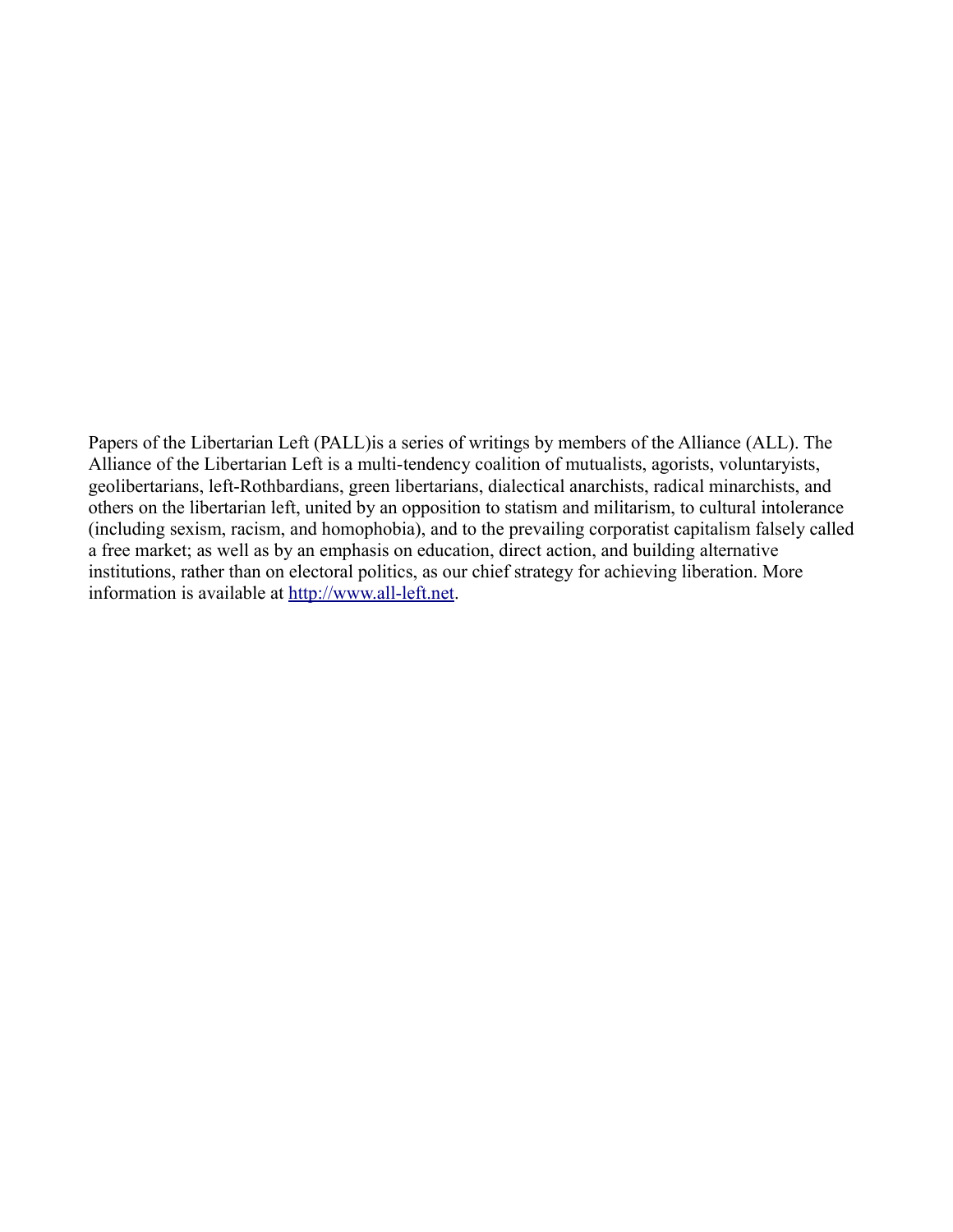# **The Last, Whole Introduction to Agorism**

**by [Samuel Edward Konkin III \(SEK3\)](http://www.agorism.info/)**

*Originally published in The Agorist Quarterly, Fall 1995, Volume One, Number One. Reprinted in [ALLiance a journal of theory and strategy](http://www.scribd.com/doc/14863420/ALLiance-a-journal-of-theory-and-strategy), Samhain/Yule 2008, Beta Issue.*

Agorism, unfortunately, needs an introduction.

Counter-economics and agorism were originally fighting concepts, forged in what seemed to be the ever-cresting revolution of 1972-73, and which proved to be the last wave instead. Revolutionary rhetoric or not, agorism arose in a time and a context where slogans required extensive published analysis and ongoing dialectic criticism with highly committed competing factions. Thus, when the crucible of "The Sixities"<sup>[1](#page-2-0)</sup> had cooled, amongst all the garish Party pennants, Trashing rubbish, and exploded-Ideology ashes lay a hard, bright and accurate theory and methodology. Probably the first economically-sound basis for a revolutionary platform, agorism's market melted away before it could even get on the display rack.

#### **Origins of Agorism: Background**

The collapse of the Berlin Wall was prefigured twenty years earlier by the collapse of statist economics, particularly the Orthodox Marxism and liberal Keynesianism. With our release from those reigning dead economists, alternatives flourished from heretical "anarcho"-capitalism to deviationist Marxism – the more heretical and deviationist, the better. Thanks to the tireless efforts of Murray Rothbard, paleoconservative (Old Right) class theory and isolationism was grafted onto (or synthesized with) a free-market economics that was so pure it generated the same systemic shock as, say, modern Christianity discovering original, primitive Christianity.

Austrian School economics, particularly Ludwig von Mises' uncompromising praxeology<sup>[2](#page-2-1)</sup>, was, most appealingly, *uncompromising*. Furthermore, it required no patch-up or cover-up failures; in fact, in 1973-74, it successfully predicted the gold boom and the subsequent stagflation which so confounded the Official Court Economists. Mises died at his moment of triumph: Moses, Christ and Marx to the libertarian movement rising out of the ashes of the New Left and its dialectic opponent, the student Right.

Murray Rothbard was the Gabriel, St. Paul and Lenin. Rather than watering down praxeology to gain establishment acceptance and Nobel Prizes (as did Wilhelm Röpke and Friedrich Hayek, to name two), Rothbard insisted on radicalizing Austrianism still further.<sup>[3](#page-2-2)</sup>

<span id="page-2-0"></span><sup>1</sup> ...by which *I* mean November 1963 to August 1974.

<span id="page-2-1"></span><sup>2</sup> See, especially, *Human Action* in any of its numerous editions.

<span id="page-2-2"></span><sup>3</sup> *Power and Market*, his "completion" of *[Man, Economy and State](http://mises.org/Books/mespm.PDF)* had just come out.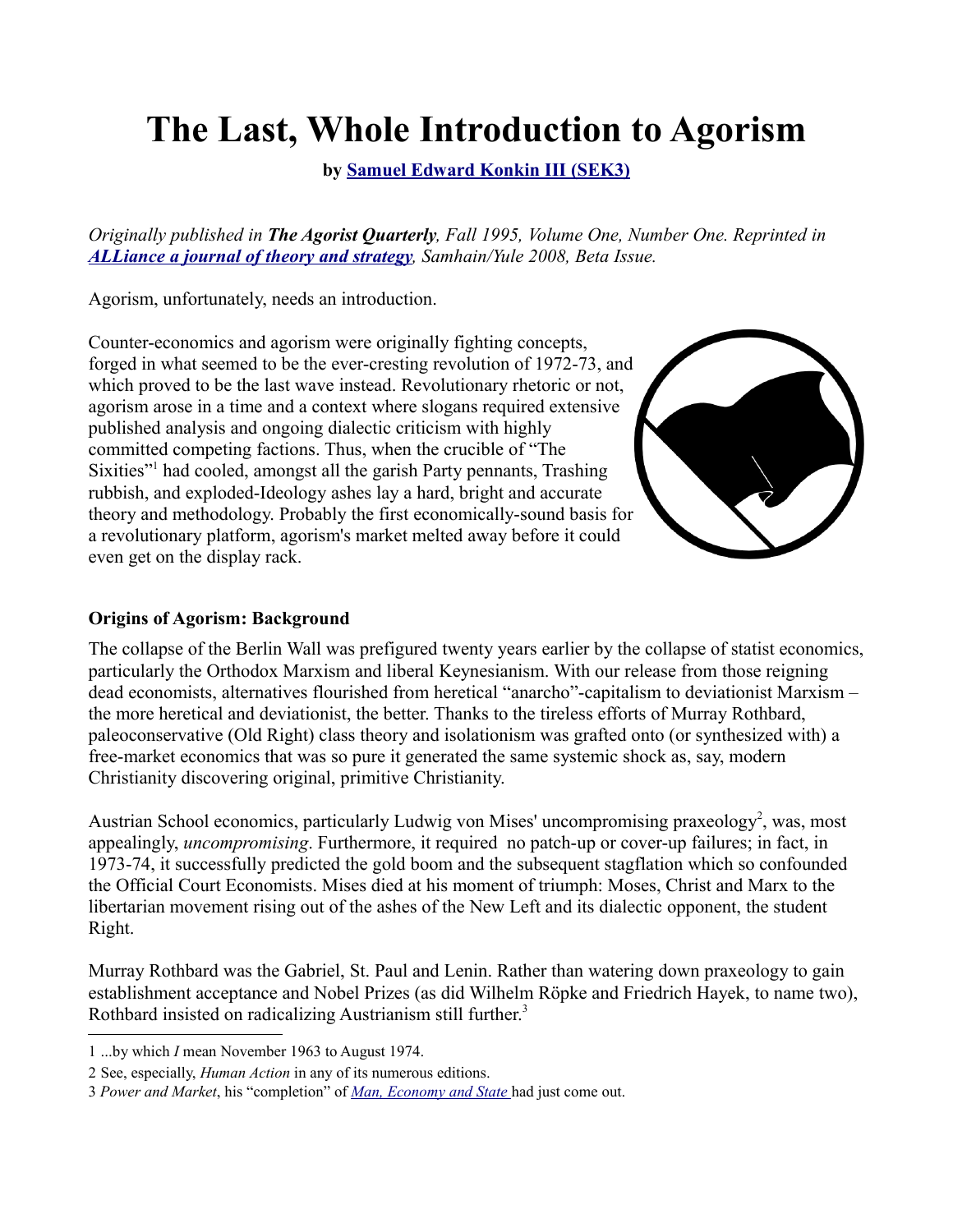Mises, though adored by radical rightists from Ayn Rand to Robert Welch, died calling himself a Liberal, though a  $19<sup>th</sup>$  century Hapsburg Austrian Liberal, to be sure. Rothbard, with his academic historian allies Leonard Liggio and Joseph Peden, insisted that Austrianism went beyond the tepid classical liberalism being revived by the Milton Friedmans; it demanded not merely limited, constitutional, republican government – it required none at all.<sup>[4](#page-3-0)</sup>

How could Röpke counsel Christian Democrat *Kanzler* Konrad Adenauer and Birchers love Mises when Rothbard preached outright anarchy? The answer lay in praxeology's crucial concept of wertfrei – value free. As many critics later pointed out – even friendly, libertarian ones – economics assumed some values at various levels, such as to take the most blatant example, economic study itself. Nevertheless, suppressing conscious valuation allowed Mises to make a far more penetrating analysis devastating to all political illusionists of his time – but also allowed his theory to be sold in amputated parcels by selective opportunists and bought by well-meaning but narrow-focused activists.

The true meaning of Misesian "Austrian Economics" continues to be hotly debated in the Journal of Austrian Economics, Critical Review, and libertarian movement journals, but what concerns us here is what it was perceived as being at the founding of Counter-Economics.

# **Origins of Agorism: Counter-Economics**

Austrian economics answered questions.

**Q:** Why do we value and how?

**A:** It is inherent in everyone and it is subjective.

**Q:** Why do we give up anything at all ever?

**A:** Because we subjectively value A more than B while some Other values B more than A. We do not relinquish; we acquire a greater value.

**Q:** But why would anyone give up something that is universally (or as close as possible) subjectively valued for something of less value?

**A:** Because that one-thousandth unit of the seemingly more valuable is less subjectively valuable than the first unit of the seemingly lesser. Who would consider it folly to trade one's hundredth loaf of bread for a first diamond? Utility is marginal.

**Q:** Why do we have money?

**A:** Facilitate trade, keep quantitative accounts, make change and store value.

**Q:** From where does money come?

<span id="page-3-0"></span><sup>4</sup> Thus, as I reflected back to Murray around 1971, "You mean, we're not classical Liberals, we're classical Radicals!"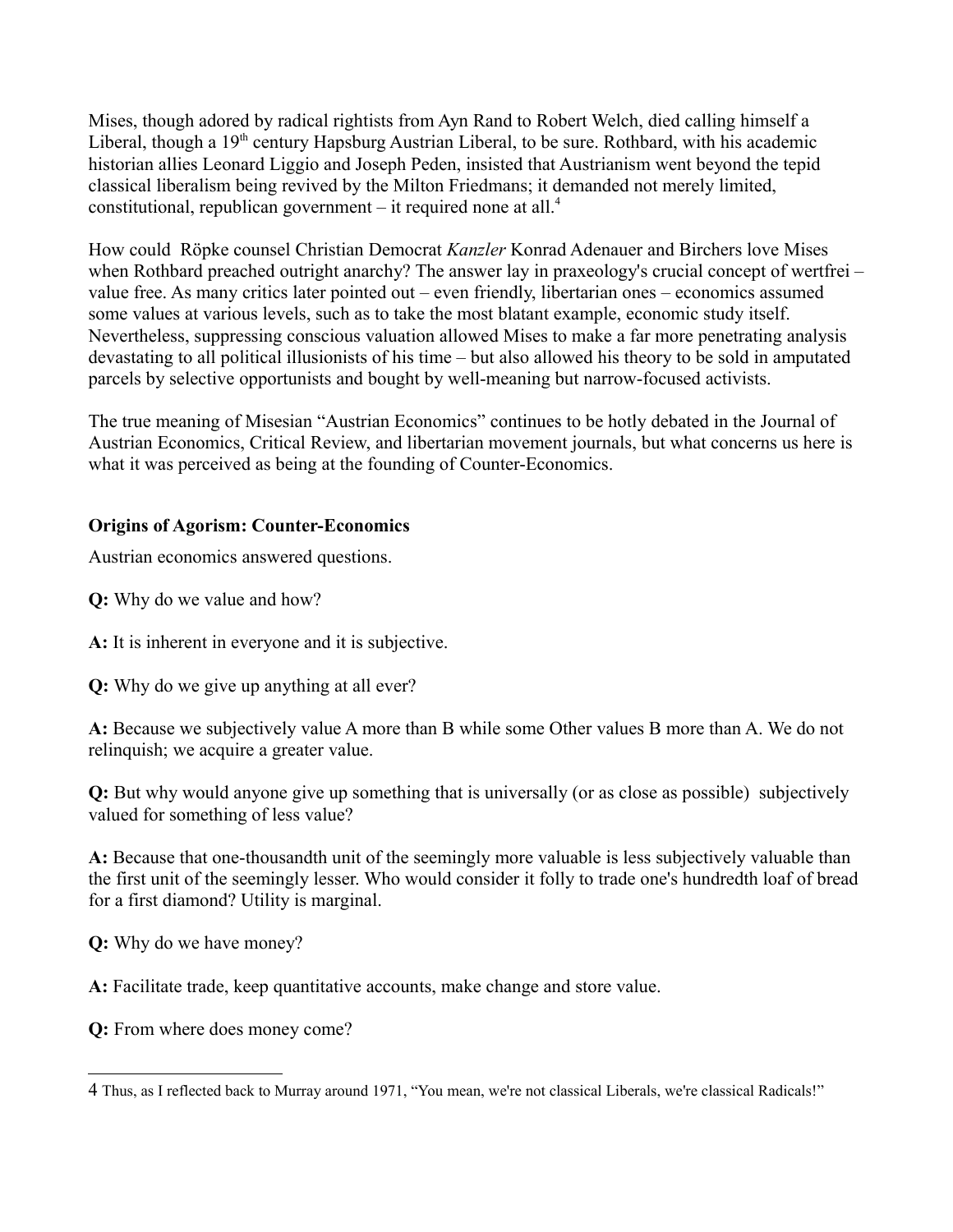**A:** It arises from commodities exchanged more and more as a middle or medium of exchange.

**Q:** Can government improve on money?

**A:** No, it is strictly a market function.

**Q:** What is the result of government intervention anywhere in the market?

**A:** Government is force, however legitimized and accepted; all force prevents subjective value satisfaction, that is, whatever human actors voluntarily give up and accept is, by their personal subjective (and unknowable to others) understanding, the best informed [*suspect Konkin possibly meant to write "possible" rather than "informed" -- ed.*] outcome to them. Any violence that deters their exchange is counter-productive to all the exchanges and to those whose exchanges depend on theirs – that is, violent intervention is a *universal* disutility in the market.

Mises thus concludes that all coercion – and that includes government action – is not just anti-market but *inhumane*. Not bad for value free assumptions! Röpke (author of *Humane Economy*), Hayek, and even Mises felt that once private force or that of another state entered the marketplace, government counter-force was justified for rectification. Furthermore, none could conceive of any other way to deal with humane protection.

Enter Murray Rothbard... and Robert LeFevre.

### **Origins of Agorism: Anti-Politics**

Between 1964 and 1974, the entire political spectrum save for a sliver of "liberal" machines in the Democratic and Republican parties were intensely alienated from politics. The moderate Left had their hopes dashed by Kennedy's assassination and looked further Left; the moderate Right pinned their hopes on Goldwater and were driven out of politics by the establishment-medium distortions of his – their – positions. Some turned on, tuned in, and dropped out.

The rest of us pursued what Europeans call so diplomatically *extra-parliamentary politics*. Rothbard and his "East Coast" libertarians pursued an alliance of alienated "Old Right" and "New Left" for a classical revolution. Robert LeFevre and his "West Coast" libertarians pursued a civil-disobedience stance: non-participation in state-sanctioned politics, particularly elections and office-holding, coupled with education and activism to expand refusal until the State could no longer function. By 1969, the Weatherman tactic of exacerbating State violence with its own to accelerate revolution drove Rothbard to give up his Ultra Left-Right coalition dream, and support peace candidates. LeFevre remained anticollaborationist until his death in 1986, but civil disobedience and pacifism went out of fashion in the mid-1970s.

# **Origins of Agorism: Counter-Economics**

Thus, when agorism appeared, there were several questions to be dealt with beyond the answers of then-current Austrian Economics and libertarian politics: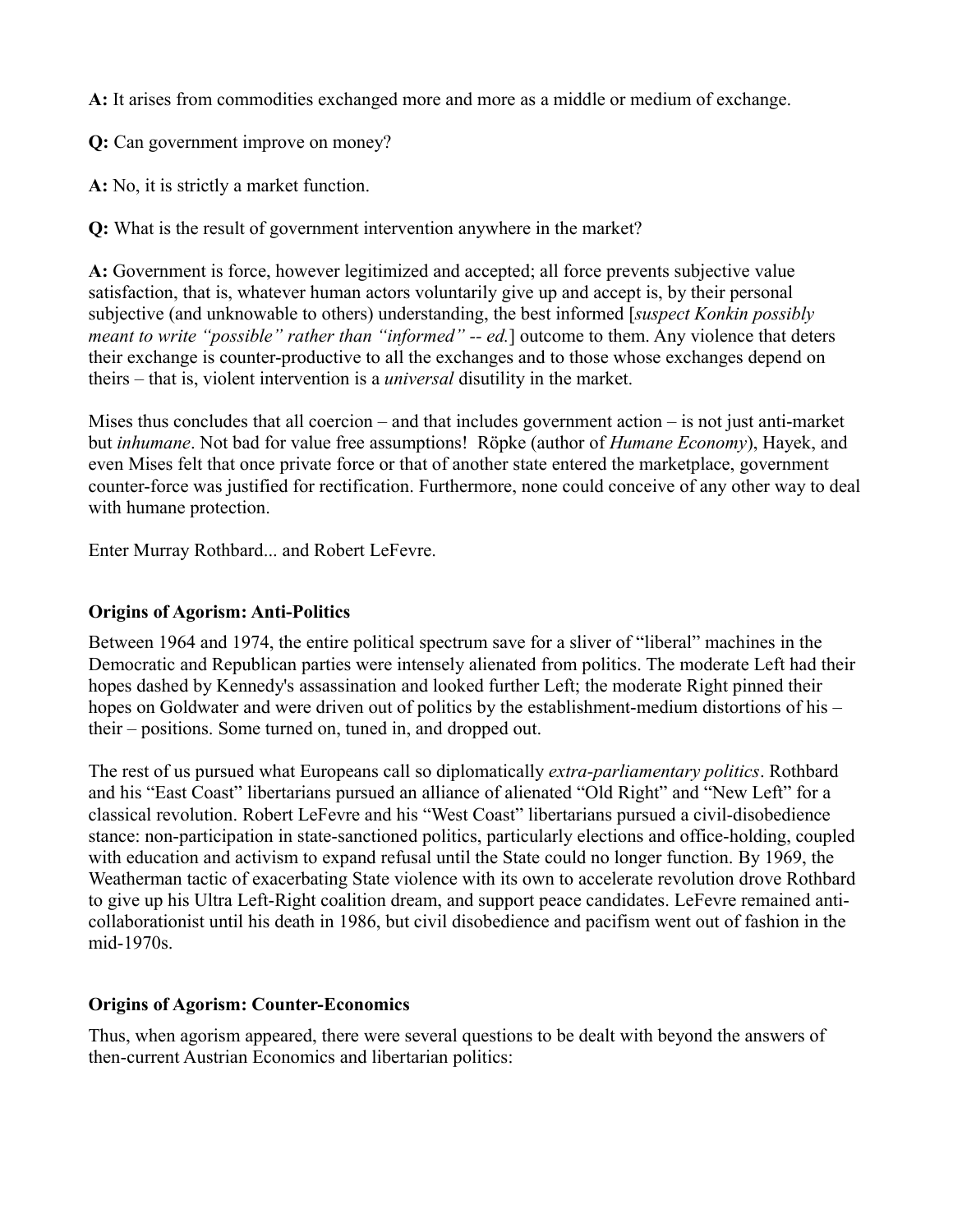Q: Can the State be praxeologically dispensed with?

A: Answering that affirmatively, as both Rothbard and LeFevre and several others did...

Q: How?

Richard and Ernestine Perkins<sup>[5](#page-5-0)</sup>, Morris and Linda Tannehill<sup>[6](#page-5-1)</sup>, and David Friedman<sup>[7](#page-5-2)</sup> and the many contributors to *The Libertarian Connection*<sup>[8](#page-5-3)</sup> gave early answers as to how the market could provide protection agencies which would be competitive – eliminating the problem of the inherent coercion of the State. Unable to regulate or tax, able to act only when paid for and asked to protect or reclaim property, the agency solved the problem of intervention against subjective-valuing human actors. Arbitration would replace magistration for justice – or at least settling rival claims.



But none of them describe the *path* of getting from here (statism) to there (stateless marketplace or agora). Assuming market entrepreneurs would find a way, the strategy for achieving liberty was left as an exercise for the readers.

In the same 1972 U.S. Presidential election where the power elite did to George McGovern and the non-revolutionary anti-war left what they had done to Barry Goldwater, a new party emerged. Although the Libertarian Party received a miniscule percentage of the vote and was ignored by everyone from Rothbard to LeFevre, a rebel elector in Virginia bolted Nixon's overwhelming majority to put John Hospers and the LP on the political map. It turned out to be the high point of the LP's success, but with the Fran Youngstein for Mayor Campaign in 1973, conservative and radical libertarians mingled and then repolarized. The crucial debate of 1974 was no longer anarchy vs. minarchy, but partyarchy vs. agorism.<sup>[9](#page-5-4)</sup>

The anti-party majority argued that working within the political system had failed for two centuries. The new "party anarchists" or *partyarchs* argued that nothing else had worked (everything else, presumably, had been tried in the Sixties)). At least they had a strategy. Furthermore, it could be perceived to work in stages and even increments as a law was repealed here or a tax there. Of course, in the twenty years of the LP's existence, no "retreat of statism" has been noticeable.

The anti-party libertarians were forced to choose between yet another paradigm shift to respond (remember, most had been radicalized from conservatism to near Weathermen) or give up. Those who remained in the fight with their new analysis and corresponding strategy took the name of the market to oppose themselves to political parties and statism – *agora*. The new paradigm of the agorist was called

<span id="page-5-3"></span><span id="page-5-2"></span>7 *The Machinery of Freedom* has been both reprinted and revised. Naturally, it is the least hard-core of the three. 8 An "APA" or amateur press association based on the science-fiction fanzine concept collating several contributors publications without editing, it has survived since 1970 with one of the original overall "editors" still active in it, Erwin "Filthy Pierre" Strauss.

<span id="page-5-0"></span><sup>5</sup> Their work is long out of print.

<span id="page-5-1"></span><sup>6</sup> *The Market for Liberty* (1970) was reprinted by Fox & Wilkes (of Center for Independent Thought which runs Laissez Faire Books) in 1993. It is now available as an [audiobook](http://freekeene.com/free-audiobook/%20) and [pdf.](http://freekeene.com/2008/02/07/the-market-for-liberty-pdf/)

<span id="page-5-4"></span><sup>9</sup> The November 1972 issue of *New Libertarian Notes* cover story was a debate between LP Founder David Nolan and antiparty "radical caucus" [always lower cased] founder Samuel Edward Konkin III. By 1974, several State party newsletters contained debate and discussion on the party's consistency with principle. Those editors who did not defect to the New Libertarian Alliance were purged.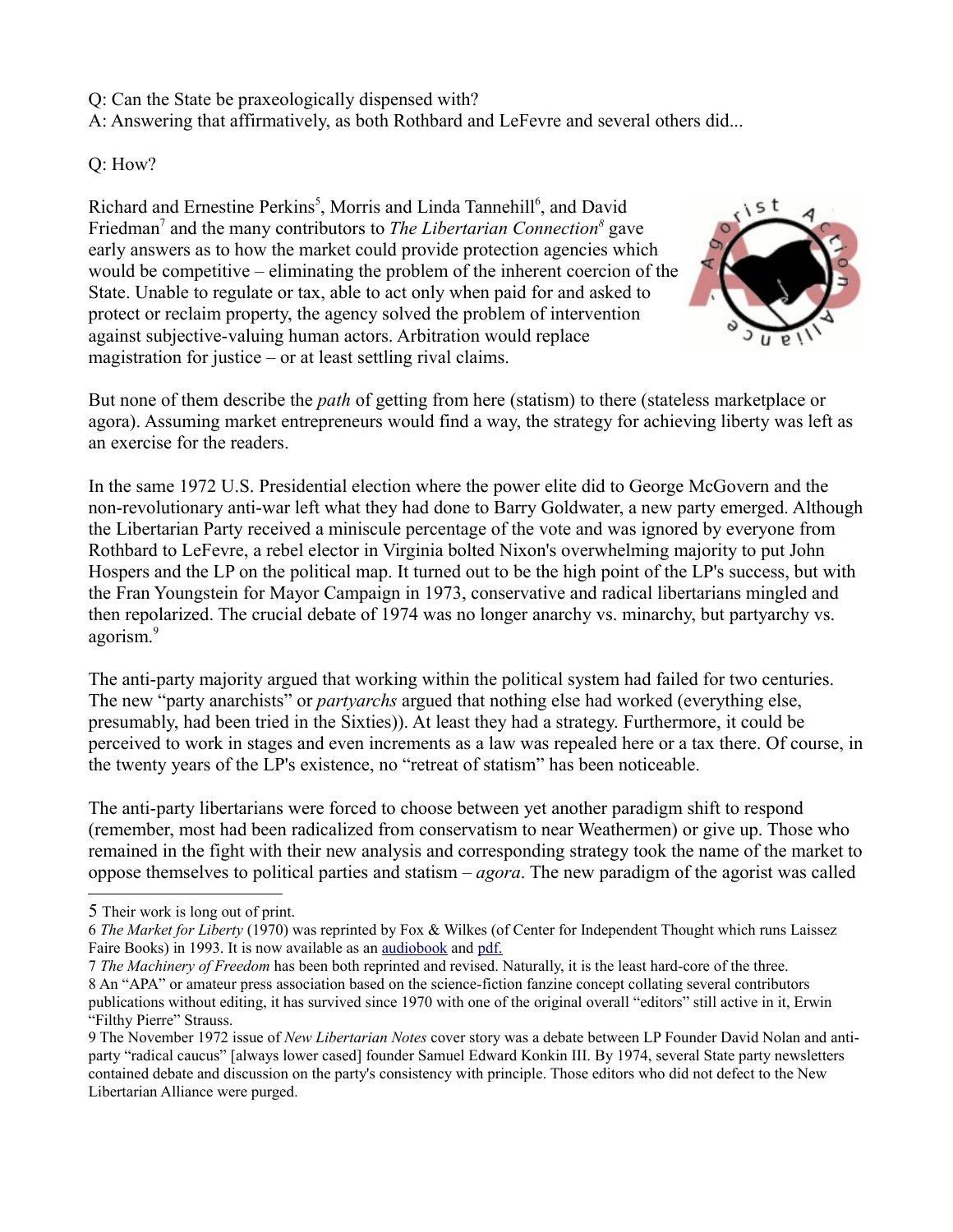(in tribute to the then-fading Counter-Culture) Counter-Economics.

Counter-Economics is the study and practice of the human action in the Counter-Economy. The Counter-Economy is all human action not sanctioned by the State.

Just as Quantum Mechanics arose by theoretical chemists and physicists refusing to ignore the paradigm-breaking experiments, and Relativity arose from Einstein's acceptance of the Michelson-Morley results, Counter-Economics arose as a theory by taking into account what all standard economics either ignored or downplayed. Just as light tunneled out of Hawking's black holes, human action tunneled under the control of the state. And this underground economy, black market, *nalevo* Russia turned out to be far, far to vast to ignore as a minor correction.

In the earliest agorist-influenced science-fiction in 1975, the story<sup>[10](#page-6-0)</sup> predicted the USSR would fall to counter-economic forces by 1990 and soon thereafter turn into such a free-market paradise that it would be invaded statist world lead by the imperialist U.S. (as this article is being written, the last of that prophecy would come to pass).

The Counter-Economic alternative gave the agorists a devastating weapon. Rather than slowly amass votes until some critical mass would allow state retreat (if the new statists did not change sides to protect their new vested interests), one could commit civil disobedience profitably, dodging taxes and regulations, having lower costs and (potentially) greater efficiency than one's statist competitors – if any. For many goods and services could only arise or be provided counter-economically.

In 1975, the New Libertarian Alliance left their campuses and aboveground "white market" jobs and went full-time counter-economic for a decade to prove the strategy's viability. In 1980, the longdelayed New Libertarian Manifesto was issued to those into party politics or other forms of hopelessness.

#### **Agorism Today**

Surprisingly little systematic research has been done in counter-economics since the agorist discovery a decade after the immersion of the agorist cadre. They surfaced to find a changed political landscape. It had been expected that their more-timid allies would stay aboveground to conduct officially-sanctioned research, but that failed to happen for now obvious institutional reasons. Hence, determined to report their findings, take advantage of freedom of the press and academic freedom to do so, and, incidentally, raise families, the publishing cadre formed the Agorist Institute in the libertarian-rich American Southwest at the end (symbolically) of 1984. The rest of the history of agorism is the history of The Agorist Institute's trials and tribulations (which will presumably be published someday). AI flourished at the end of the 1980's, hitting its nadir as counter-economics – if not full agorism – swept the globe and tossed socialism into the dustbin of history.

<span id="page-6-0"></span><sup>10 &</sup>quot;Agent for Anarchy" (1971) the first Rann Gold story, preceded agorism but the sequels, "The Statesman" (1973) and "Dragon's Bane" (1975), were progressively more influenced by it, and the background history was not set until the third. All were published in New Libertarian Notes and its successor, New Libertarian Weekly. Since those early attempts to fill the demand for hard-core libertarian science-fiction, the Market took an invisible hand, and Neil Schulman, Victor Koman, L. Neil Smith, Brad Linaweaver and many others actually found aboveground publishers to *pay* them for the stuff.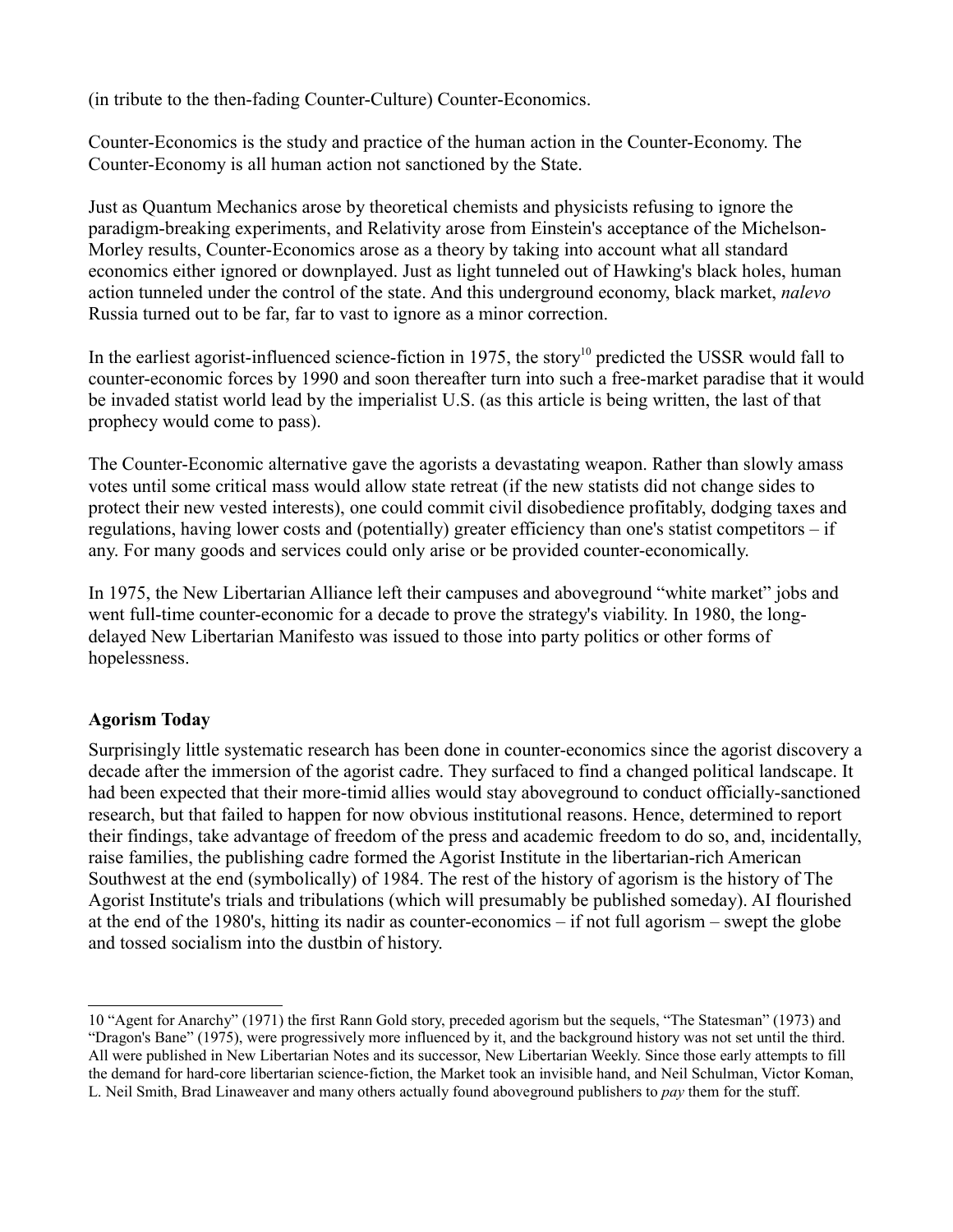#### **The Future of Agorism**

Unlike in the Counter-Economy itself, agorists had a problem with market feedback operating aboveground, especially in the almost-market-devoid realm of tax-deductible, educational foundations – a fund devouring unreality forbidding enough to consume a fat chunk of the Koch family fortune and spit out Charles and David. Although receiving some financial support from mid-range successful entrepreneurs, AI attempted to do it all: research support, classes, seminars, academic conferences and publication of journals and newsletters (internal and external). (All the staff had additional jobs or businesses to support themselves.)

Hence, the 1995 revival also marks the AI'S tenth anniversary and the long-awaited and delayed publication of this quarterly. Once again, we embark on studying the vast iceberg below the tip – the Counter-Economy – and report our findings. To avoid our previous pitfalls, AI is focusing on three selfsupporting (in short order) publications: *AQ*, the already-appearing but infrequent *New Isolationist*, and new moment-by-moment newsletter of the primary concern, *Counter-Economics*. The test or preview issue, #0, follows this journal.

The world has changed in a second decade – but, strangely enough, the Russian *nalevo* market is still there to study after the Second Revolution – only this time, we will not be able to rely on CIA-sponsored published accounts.<sup>[11](#page-7-0)</sup> How will the European Counter-Economy, particularly the Black Labor market, fare with the dropping of borders? What about Canada's and Mexico's "informal" economies with the passage of NAFTA? Is Hernando de Soto's El Otro Sendero going to win over Abimael Guzman's Sendero Luminoso, especially after betrayal by de Soto's alleged political (partyarch) disciples, Mario Vargas Llosa and then Alberto Fujimori? Recently, the former Comandate Cero of the Tercerista (uncompromising) faction of the Sandanistas, Eden Pastora, chose the agorist Karl Hess Club to announce his candidacy for President of Nicaragua.

And what about the United States? How does all of the above affect America's counter-economic foreign interface [academic for "the smuggling industry"]? What effect will Clinton's State medicine do to the health-providing service? Will all medical treatment end up like 1950's abortion, and will people grab free needles at the AIDS-prevention center to give to their black doctors for unauthorized immunization of their children who cannot wait their "turn" (due after their scheduled death, as in Canada and England)?

Every issue in today's press from Bosnia to Oklahoma City has an overlooked Counter-Economic component that AI can explore, compile and publish. Other areas can be excavated from the underground that will *become* issues once exposed and explained, and then there is the new battleground for agorists and statists: cyberspace, where cypherpunk agorist road warriors have an early lead over the Gore statist superhighwaymen.

But, finally and overall, the issue needing the most attention is that of agorism itself. To the extent that it is "agorology" and not just ideology, what is and should be its methodology? We most urgently invite our newly awakened and empowered students of agorism and multi-disciplinarians of countereconomics to contribute their first – and second – thoughts on the subject. Are some methods out of bounds in agorism that are academically acceptable, for example? Or are some methods acceptable in

<span id="page-7-0"></span><sup>11</sup>Some excellent studies were done by Dmitri Simes and his son.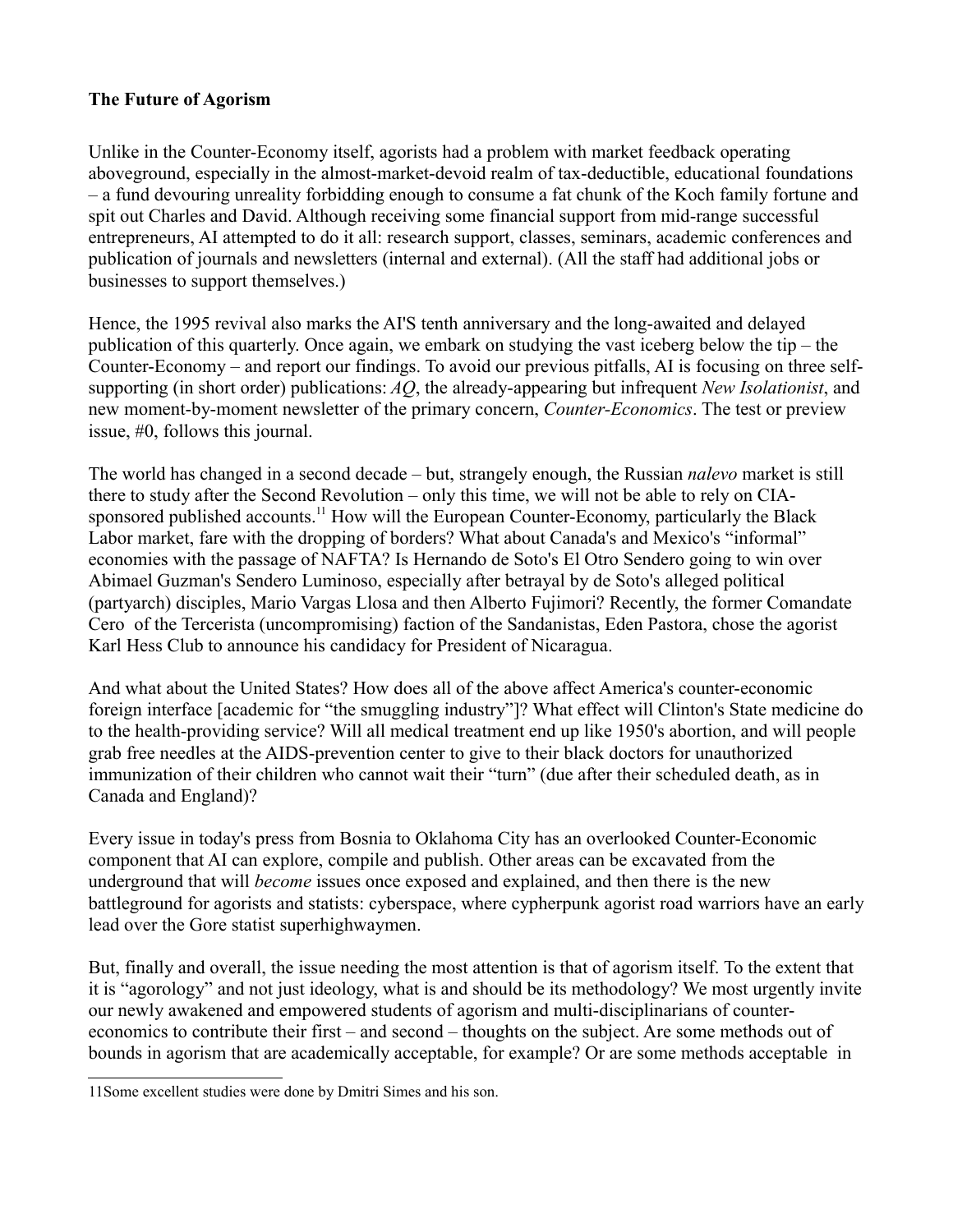counter-economic study that are unacceptable to academic researchers? Can we *wertfrei* when we are obviously attracted to the Black as Departments of Marxist Studies are to the Red? Should there be *competing* methodologies? (In case there was the least doubt, AI encourages one, two, many agorist foundations.)

And what about that new Power Mac equipment to hook up to the Video Toaster? Is traditional publishing enough or should it be supplemented – or supplanted – by full-scale video production passed along by videotape – or hurtled through the Internet like "Breaker, breaker" trucks on the information superhighway? Should AQ continue to appear on paper, or in .PDF on-line files as **New Libertarian** magazine is now doing?

Now it is the "Rightist" Militia instead of New Left cadre blowing up federal buildings and protesting massacres of peaceful women and children, but fighting for freedom against the American Empire is turning serious again. In an important way, our Nineties are like the Sixties: we don't know where we're going to end up, but we know we're on our way. Or, in 90's parlance, as our children's spokesperson would say, when asked about "the future," agorists answer, "The Future? We're *there*."

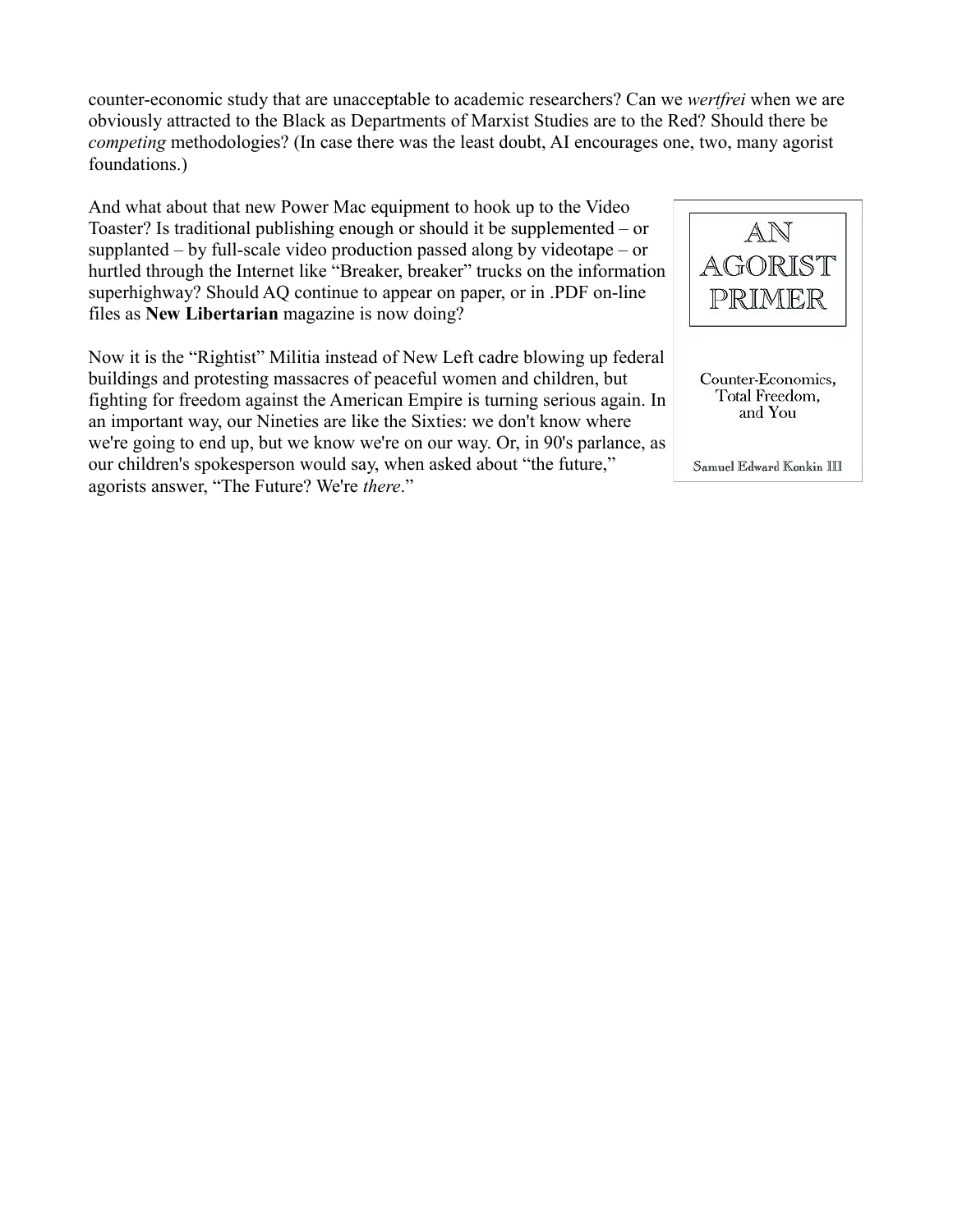**Samuel Edward Konkin III (aka SEK3)** was the author of the New Libertarian Manifesto and a proponent of the political philosophy which he called agorism. Agorism is a leftward evolution of anarcho-capitalism, and subset of market anarchism. In the introduction to New Libertarian Manifesto he credited Murray Rothbard, Robert LeFevre, and Ludwig von Mises as influences.

Like Rothbard, Konkin saw libertarianism as a movement of the radical left. He was a founder of the Agorist Institute and the Movement of the Libertarian Left.

Konkin rejected voting, believing it to be inconsistent with libertarian ethics. He likewise opposed involvement in the Libertarian Party, which he regarded as a statist co-option of libertarianism. Konkin presents his strategy for achieving a libertarian society in his aforementioned manifesto. Since he rejected voting and other means by which people typically aim to change, reform, or "fight the system from the inside," his approach necessarily aimed at fighting "the system" from without. Specifically, he encouraged people to withdraw their consent from the state by moving their economic activities into the black market and grey market where they would be untaxed and unregulated. Konkin was a proponent of historical revisionism, and while he personally rejected Holocaust denial, became active in support of the Institute for Historical Review on the grounds that their freedom of speech was under attack. Konkin is criticized in the book Anarchism: Left, Right, and Green by Ulrike Heider for this stance.

Konkin was interested in TSR's role-playing game Dungeons & Dragons, and contributed a newsletter to the role-playing fanzine 'Alarums and Excursions' for many years, starting in the late 1970's. He described the ongoing adventures of his group of characters in a D&D universe. One copy of the newsletter's cover featured them hanging D&D co-author and president of TSR Gary Gygax from a tree limb over a rule dispute.

Konkin was editor and publisher of the irregularly produced New Libertarian Notes (1971-1975), the New Libertarian Weekly (1975-1978), and finally New Libertarian magazine (1978-1990), the last issue of which was a special science fiction tribute featuring a Robert A. Heinlein cover (issue 187, 1990).

*Please visit [www.agorism.info](http://www.agorism.info/) for more information on the work of SEK3.* **Agora. . Anarchy. . .Action!**